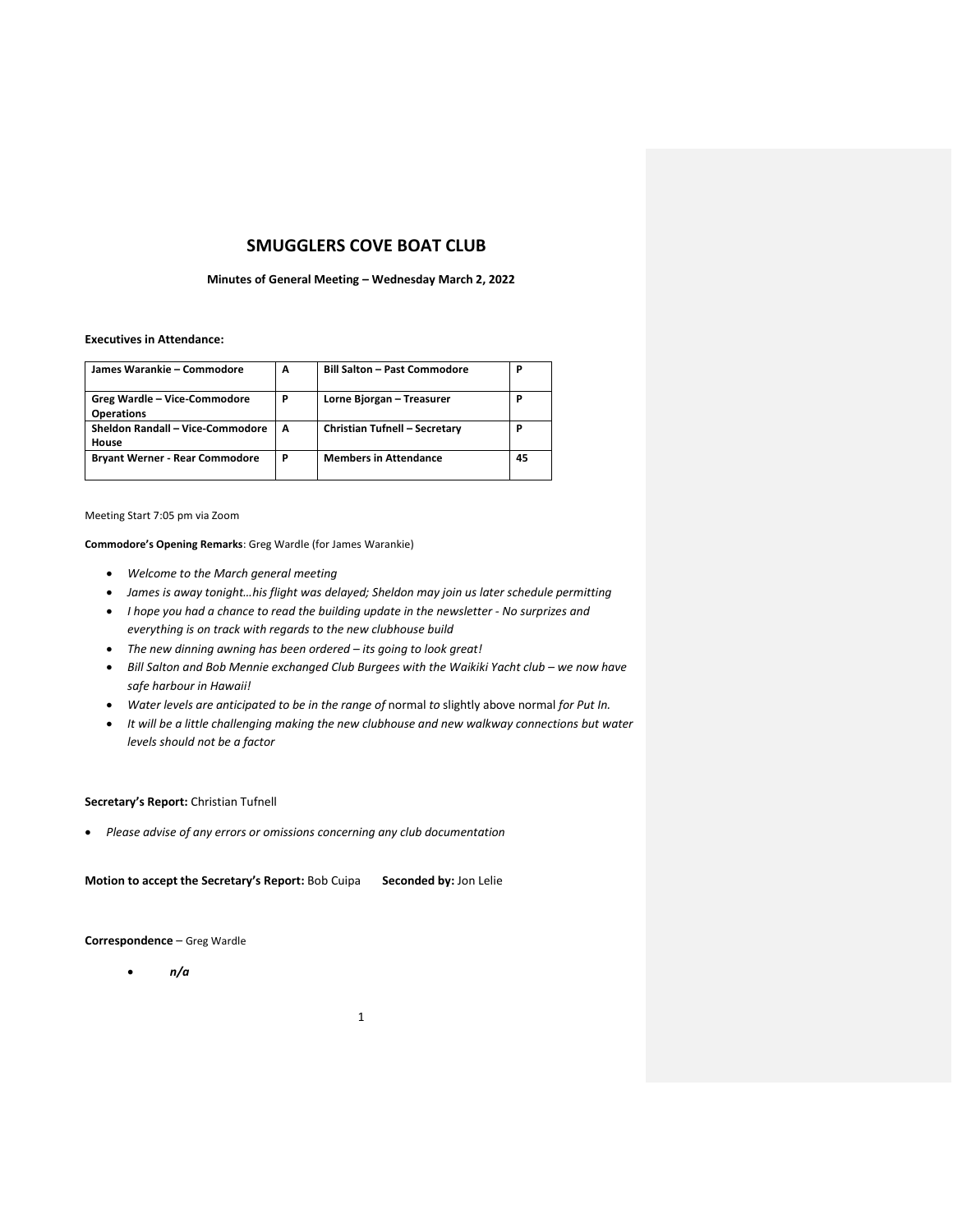# **Treasurer's Report – Lorne Bjorgan**

| SCBC Treasurers Report March 2 <sup>nd</sup> , 2022 |  |  |  |  |
|-----------------------------------------------------|--|--|--|--|
|-----------------------------------------------------|--|--|--|--|

| Chequing Bank Balance Feb 28th, 2022                     | \$46,266.97  |             |
|----------------------------------------------------------|--------------|-------------|
| <b>Outstanding Cheques</b>                               |              | \$17,998.67 |
| Chequing Balance Feb 28 <sup>th</sup> , less outstanding | \$28.268.30  |             |
| Advantage Savings Feb 28th, 2022                         | \$62,554.29  |             |
| GIC Dec 31, 2022                                         | \$10,273.88  |             |
| Total Book Balance Feb 28th, 2022                        | \$101,096.47 |             |

| Accounts Payable balance for new club house and awning | \$39,133.17 |
|--------------------------------------------------------|-------------|
| Total cash balance including AP                        | \$61.963.30 |

### **Notes**

*Covered in the 2022 budget, and already paid for, 2 new fridges and 2 new stoves, new speakers and stereo receiver with Bluetooth*

# *Questions*

*Bob C – How much is currently free budget held in the reserve fund?*

*Lorne – GIC \$10,273*

*Bruce – Does the new receiver have a built-in microphone?*

*Lorne – Yes, we will be able to broadcast upstream, downstream, outside and inside the clubhouse, there are multiple annex input jacks*

# *Brian – Is there still a budget/plan for a television?*

*Lorne – Yes, size will likely be 50" and located above the electronics rack*

**Motion to accept Treasurer's Report:** Brian McGillion **Seconded by:** Bill Salton

**Sick Members -** Greg Wardle

• *n/a*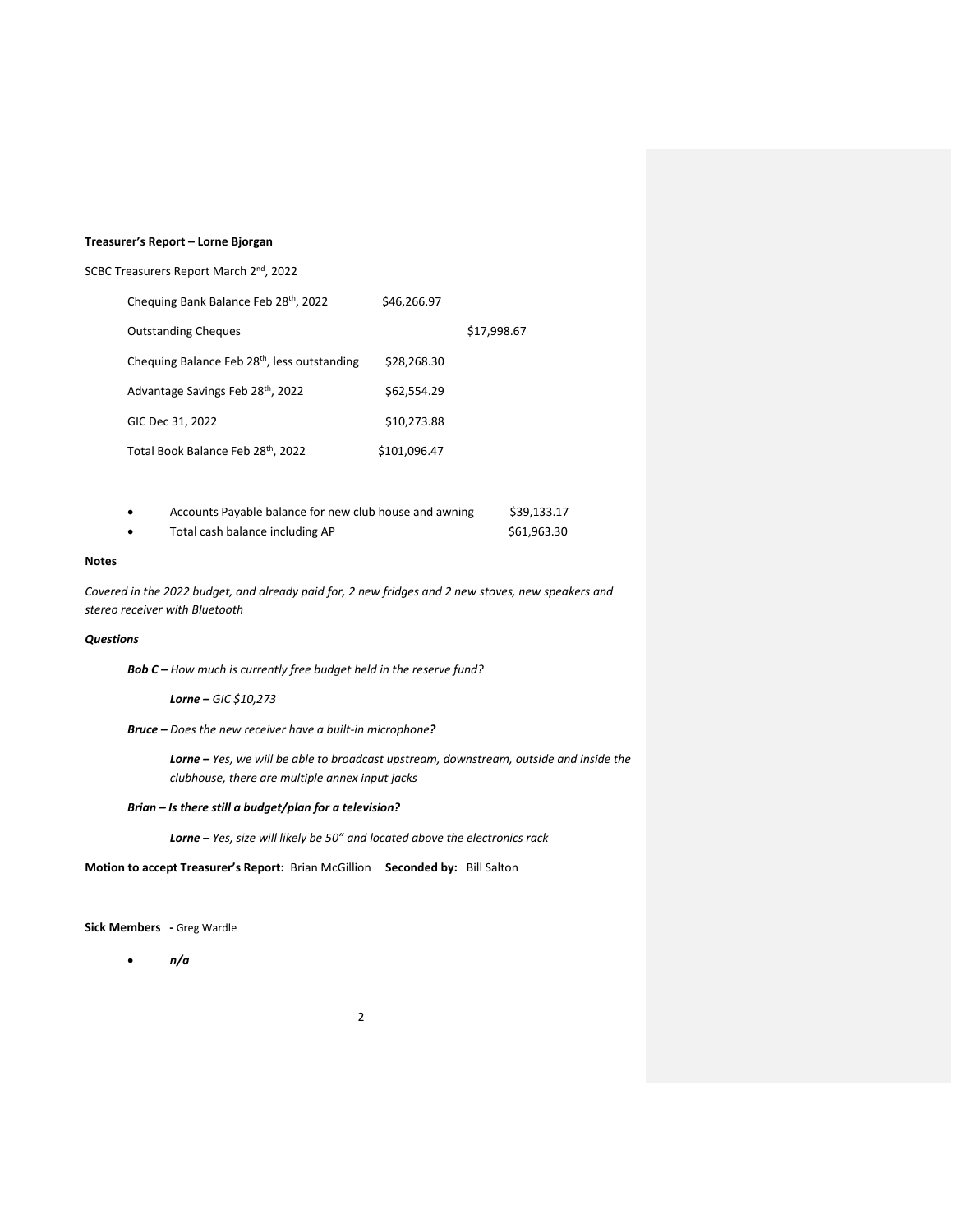#### **Announcements**

**Lorne – Membership and Docking Fee Invoices** *for the 2022 season will be sent to the membership in the mail this year.* 

*Please follow the instructions and send your payments via e-transfer to treasurer@smugglerscoveboatclub.com*

#### **New Members - Swearing In** – Greg Wardle

- *1. Matt Hurlburt*
- *Welcome Aboard Matt!*

### *Orientation Committee Update:* Gary Cornet

• *We have 4 membership applicants in progress*

#### **Vice Commodore's Report - Operations:** Greg Wardle

- o *This year's Put In will be challenging as we fit and adjust to the new orientation*
- o *This may require a few weekends to complete*
- o *Date of Put In date dependant upon the Jet Boat schedule*

### *Comment*

*Brian – Update – A larger 175 tonne crane has now been arranged including a wider spreader. This will ensure our slightly heavier building is safely lifted back into the water. No charge thanks to John Kinney from Niagara Jet Boats!*

# **Vice Commodore's Report – House:** Greg Wardle for Sheldon Randall (absent)

o *Sheldon advises that there has been some washout of the beach. He and Terry Chunik have a plan to correct this in the coming weeks*

#### **Rear Commodore's Report:** Bryant Werner

- *Dock Exchange - no update until* 
	- *the Membership Invoices are paid and Dock Intention Sheets are fully returned to initiate the process*

# **Commented [CT1]:**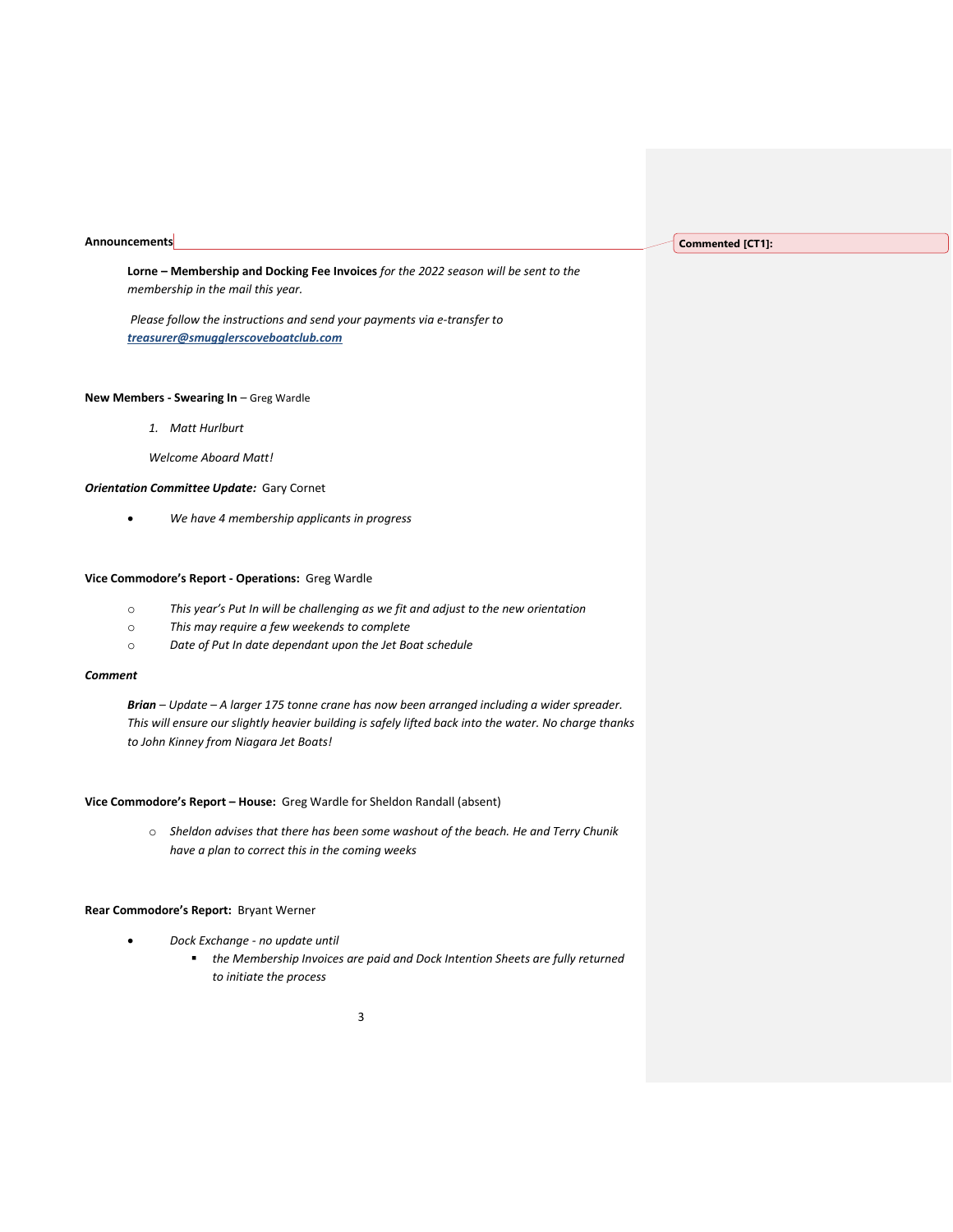# **Social Chair –** Bruce Lee

- *Great News – PUB NIGHT!* 
	- o *April 8, 2022 – Niagara Brewing Company – make your calendars!*
	- o *Punch Bowl invite to follow*
	- o *Thank you to our hosts Dino and Sherry DiCenzo*
- *SAILPAST*
	- o *We need 15 volunteers please*
	- o *date TBD*
	- o *Please contact Bruce Lee [blee38p@outlook.com](blee38p@outlook.com%20)*

#### **Dock Captain – Harvey Freel**

- *Everything is in good shape along the beach – water is almost touching the docks*
- *Small tree branch is down – no damage*

### **Fleet Captain – Jon Lelie**

• Received a reciprocal request from Oakville Yacht Club for Civic Long Weekend Cruise - not yet *confirmed*

### **Safety Chair Bob Cuipa**

- *Springtime is the right time to check your flares and expiry dates*
- *For your considerations, a new type of rechargeable electronic flare is now approved and costs \$300-\$400 for this one-time purchase*
- *Please be mindful of your safety when working on the new clubhouse in Queenston. Rankin Construction is working on sight close by installing a new retaining wall. Large trucks are moving in and out every 20 minutes*

#### **Projects**

**New Building Committee Update –** Dan Grignon

- *The latest building update was provided in the newsletter*
- *I did have the opportunity to visit the worksite*
- *It is looks very impressive so far and all the members should be very happy…Kudos to everyone!*
- *Should you have any questions please send them to me [dan.grignon@gmail.com](mailto:dan.grignon@gmail.com)*

*Brian/Greg – thank you to Bill Salton and Jasper Zwarts for all your efforts sorting out the details required in the decision to purchase the awning. It is the right choice and is going to look fantastic!* 

**Bob C** – afternoon weekday shifts from 3-7 pm and weekend work parties coming soon – watch for Track It Forward call outs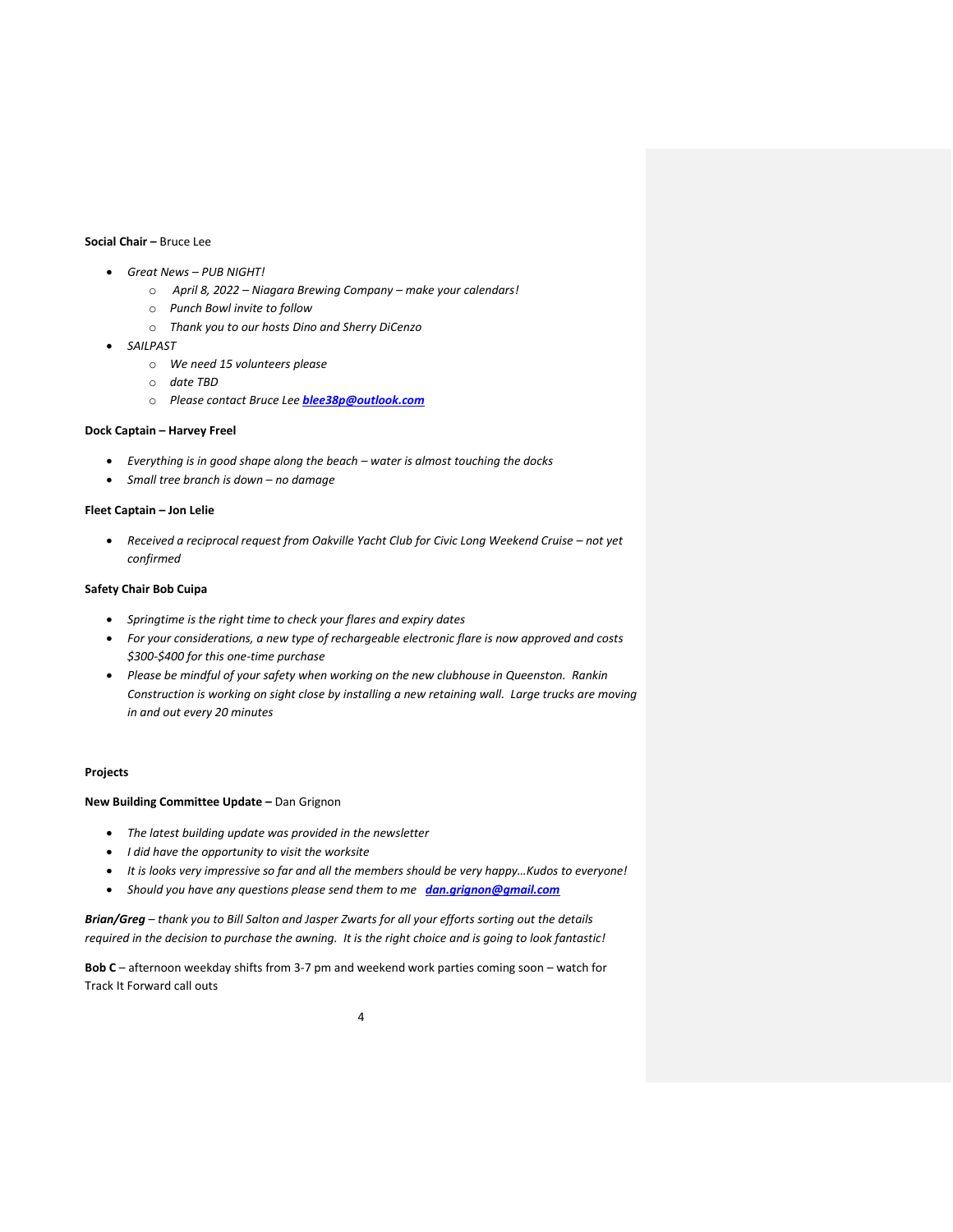**Bob –** Direction required to fund/organize painting the underside of the clubhouse metal framing and new surrounding structure for the deck.

**Greg –** Please proceed. If required, we can reallocate these expenses (est \$500) under *building maintenance from* in this year's line budget allocation (\$2000)

# **Old Business –** Bob Cuipa

### **1. Notice of Motion**

# Proposed - New

**9.05** Routine floor votes for members attending electronically may be

counted by raising of electronic hand. Votes requiring confidential response

as determined by the Commodore shall be counted using the secret

ballot procedure.

• Friendly amendment accepted to change the wording slightly o *"shall* be counted" to "*may* be counted"

**Motion to Move** Bruce Lee **Seconded by** Bill Salton

### *Motion Passed 100%*

# **2. Notice of Motion**

Proposed - New

**7.07** The Past Commodore shall:

(a) be a voting member of the Bridge;

(b) mentor and provide advice and support to the succeeding

Commodore and Bridge;

(c) provide continuity and context to discussions of the Bridge;

(d) act as a delegate for the Bridge on committees or at functions as

designated by the Commodore.

**Motion to Move** Chris Bigley **Seconded by** Kim Robertson Woods

# *Motion Passed 97%*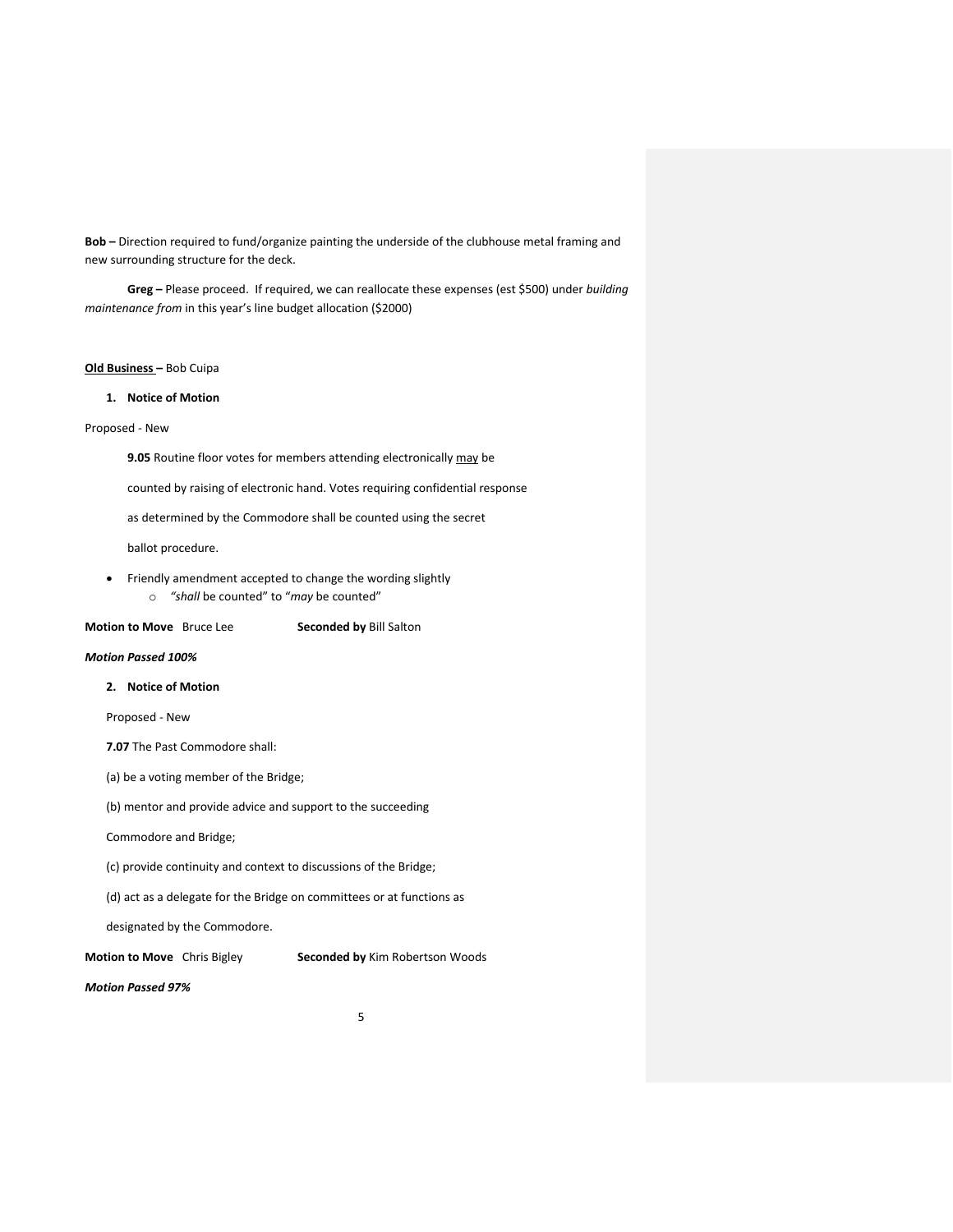### **New Business** – Bob Cuipa

# **CURRENT**

2.08 **"Dock Holder"** means a **Member** who has reached position #1 on the **Dock Hopper's List**, has been offered, accepted and been issued a dock or mooring that, with annual Notice of Intention to the Rear Commodore, becomes the **Member's** permanent dock or mooring unless the **Member** enters the **Dock Posting Process.**

2.22 **"Member Not in Good Standing**" means a **Member** who has all boating, voting, access to club facilities and other benefits of **Membership** suspended **under Article 20**;

2.23 **"Member Not in Good Standing**" means a **Member** in arrears for fees and/or **Mandatory Hours**;

15.04 The **Dock Posting Process** proceeds as follows:

- (a) pursuant to Article 14.05, a **Dock Holder** shall advise the Rear Commodore of the **Member's** intentions regarding their assigned dock or mooring ball by filing a Dock Intention Sheet by the prescribed time;
- (b) if the **Member** advises that they are giving up their dock or mooring ball and the dock or mooring ball is not to be used again by that **Member**, that dock or mooring ball shall be listed in the **Dock Posting Process** for re-assignment;
- (c) in the Spring and Fall a list of available docks or mooring balls shall be posted and circulated to the **Members**;
- (d) **Dock Holders** may bid for an available dock or mooring ball within the time specified by the Rear Commodore
- (e) allocations are based on **Seniority**;
- (f) any dock or mooring ball becoming vacant as a result of said allocation is then assigned to those to be listed for the next round of bidding;
- (g) bidding will continue in subsequent rounds until no **Dock Holder** bids on the remaining available docks or mooring balls;
- (h) the remaining available docks and mooring balls are then offered to the **Dock Hoppers** as prescribed in Article 15.03.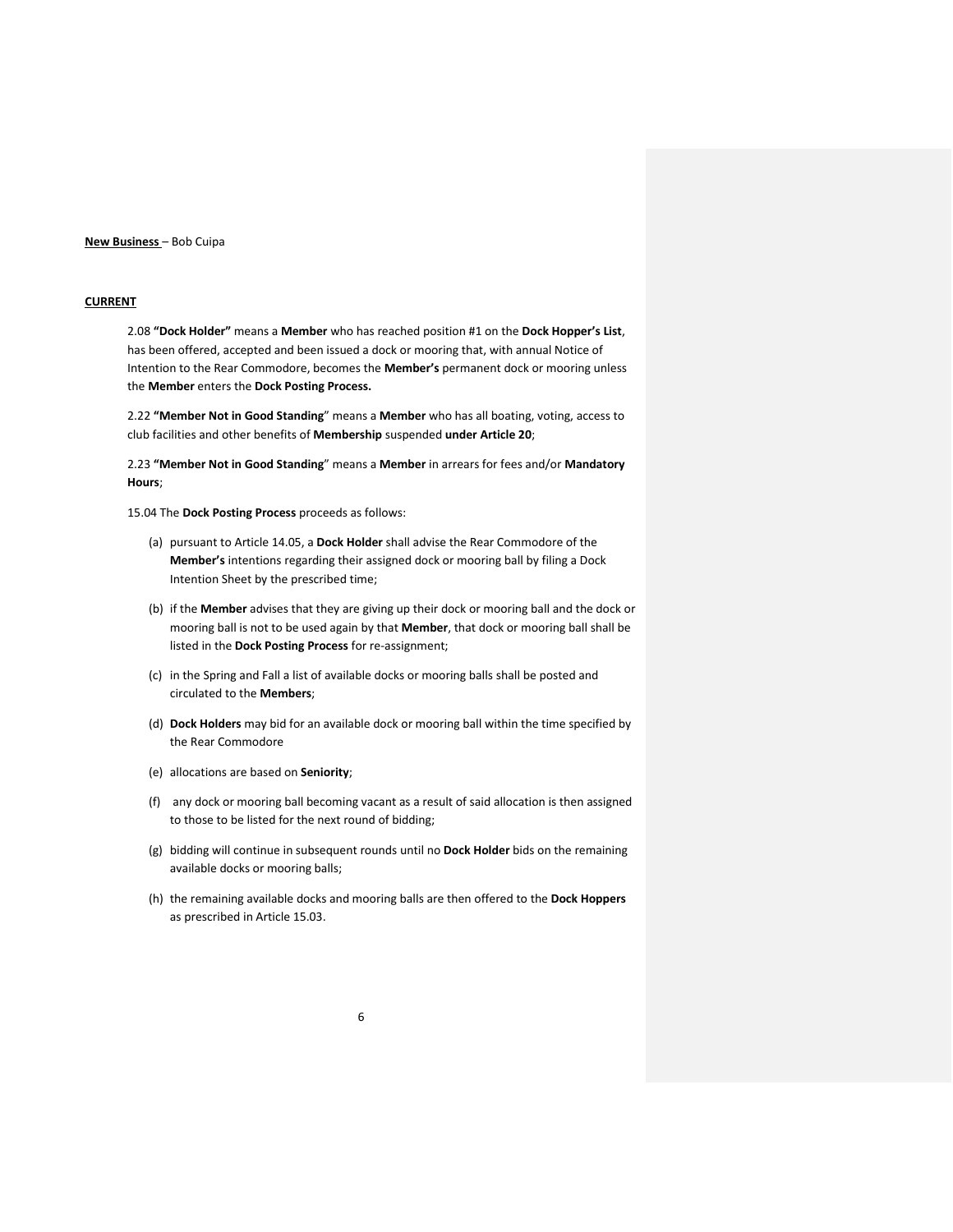#### **PROPOSED**

2.08 **"Dock Holder"** means a **Member** who has reached position #1 on the **Dock Hopper's List**, has been offered, accepted and been issued a dock or mooring that becomes the **Member's** permanent dock or mooring unless the **Member** enters the **Dock Posting Process.**

2.22 **"Member Not in Good Standing**" means a **Member** who has all boating, voting, access to club facilities and other benefits of **Membership** suspended under **Article 20,** or for arrears for fees and/or **Mandatory Hours**; - (mutatis mutandis)

15.04 The **Dock Posting Process** proceeds as follows:

- (i) if the **Member** advises the Rear Commodore in writing that they are giving up their dock or mooring ball and the dock or mooring ball is not to be used again by that **Member**, that dock or mooring ball shall be listed in the **Dock Posting Process** for re-assignment;
- (j) a list of available docks or mooring balls shall be posted and circulated to the **Members**  once per year;
- (k) **Dock Holders** may bid for an available dock or mooring ball within the time specified by the Rear Commodore;
- (l) allocations are based on **Seniority**;
- (m) any dock or mooring ball becoming vacant as a result of said allocation is then assigned to those to be listed for the next round of bidding;
- (n) bidding will continue in subsequent rounds until no **Dock Holder** bids on the remaining available docks or mooring balls;
- (o) the remaining available docks and mooring balls are then offered to the **Dock Hoppers** as prescribed in Article 15.03.
- *For debate at the meeting of April 6, 2022*

**Motion to Move** Gary Cornet **Seconded by** Kim Robertson Woods

*Motion Moved*